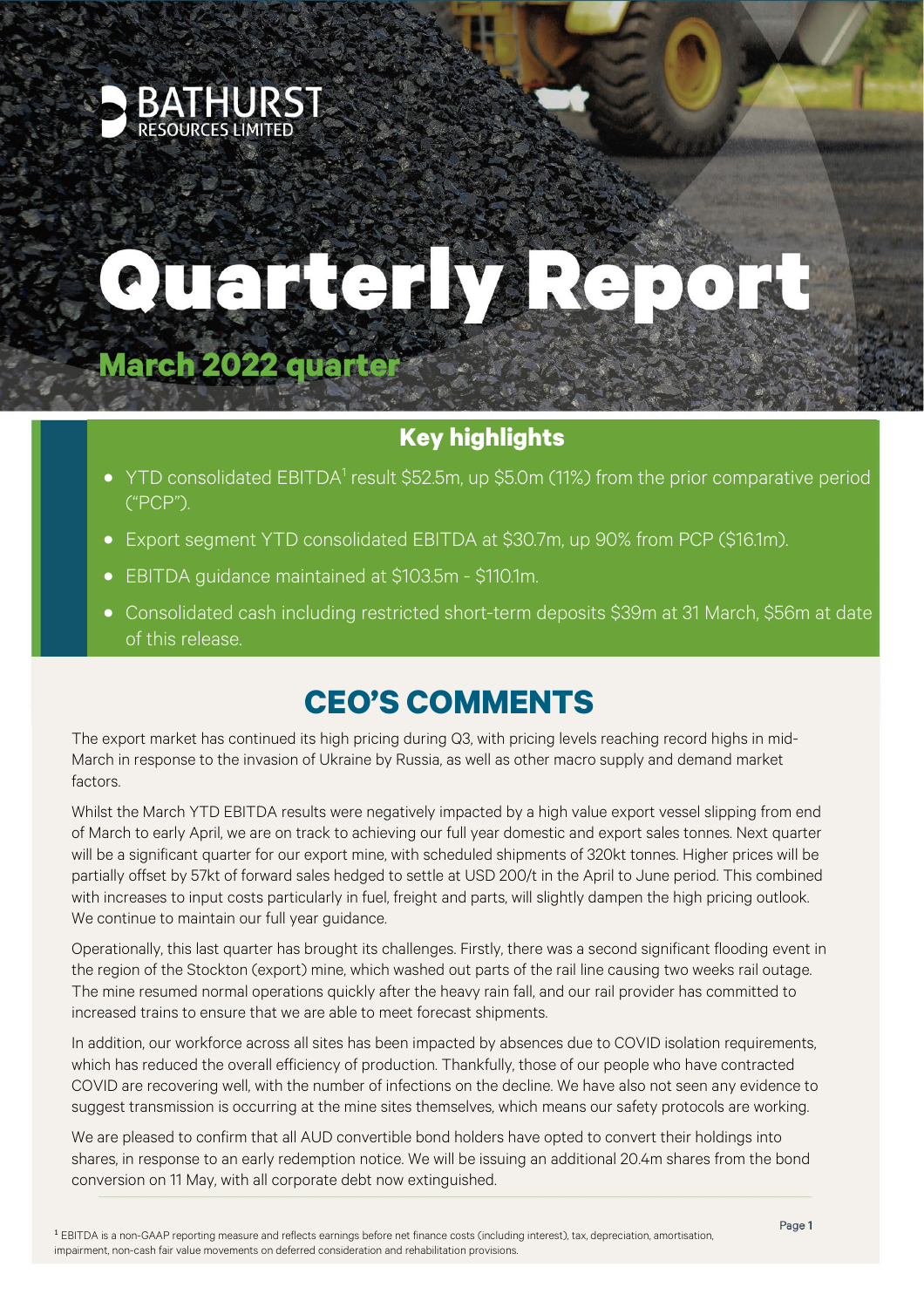# **HEALTH, SAFETY AND ENVIRONMENT**

There was one lost time injury at Stockton mine during the quarter. A contractor sprained their ankle while planting trees within a rehabilitation area.

After an extensive revision of our occupational hygiene programme in 2021, a second year of monitoring was completed this quarter, providing us with important information on our effectiveness of managing worker health hazards over time. All operating sites participated, with individual investigations completed for any result 50 percent below any workplace exposure standard limit. Worker engagement has been key to the programme's success.

Since February New Zealand has been experiencing its first widespread community transmission of COVID. By the end of March approximately eight percent of the workforce had contracted the virus. We are pleased to report that to date, we have not seen any evidence of any transmission occurring within our workplaces. We continue to work under our strict health and safety COVID protocols to minimise effects on absenteeism and productivity.

| <b>March quarter</b>        | <b>Export</b><br>100% | NID <sup>2</sup><br>100% | SID <sup>2</sup><br>100% | <b>BRL equity</b><br>share | гүг<br>equity<br>share |
|-----------------------------|-----------------------|--------------------------|--------------------------|----------------------------|------------------------|
|                             |                       |                          |                          |                            |                        |
| Production (kt)             | 191                   | 261                      | 63                       | 356                        | 372                    |
| Sales (kt)                  | 204                   | 168                      | 65                       | 307                        | 408                    |
| Overburden (Bcm '000)       | 1,370                 | 1,672                    | 410                      | 2,387                      | 4,003                  |
| Coal sales revenue (\$'000) | 47,9793               | 22,967                   | 10,020                   | 56,135                     | 58,790                 |
| Production costs (\$'000)   | (37,508)              | (11,407)                 | (9,507)                  | (41, 301)                  | (42, 390)              |
| <b>March YTD</b>            |                       |                          |                          |                            |                        |
| Production (kt)             | 665                   | 620                      | 182                      | 1,017                      | 1,083                  |
| Sales (kt)                  | 767                   | 513                      | 196                      | 1,027                      | 1,140                  |
| Overburden (Bcm '000)       | 3,334                 | 4,319                    | 1,436                    | 6,411                      | 11,260                 |
| Coal sales revenue (\$'000) | 161,9413              | 68,840                   | 30,726                   | 180,734                    | 156,579                |
| Production costs (\$'000)   | (111,803)             | (43,905)                 | (26, 639)                | (127, 849)                 | (114, 615)             |

# **PERFORMANCE METRICS**

Production costs are the equivalent to cost of sales which is shown in the income statement in Bathurst's half year and full year statutory accounts. Cost of sales are costs directly attributable to the production of coal and include all operating cash and non-cash costs.

<sup>2</sup> North Island domestic and South Island domestic.

**PCP** 

<sup>3</sup> Includes realised FX and coal price hedging expense, \$74m YTD.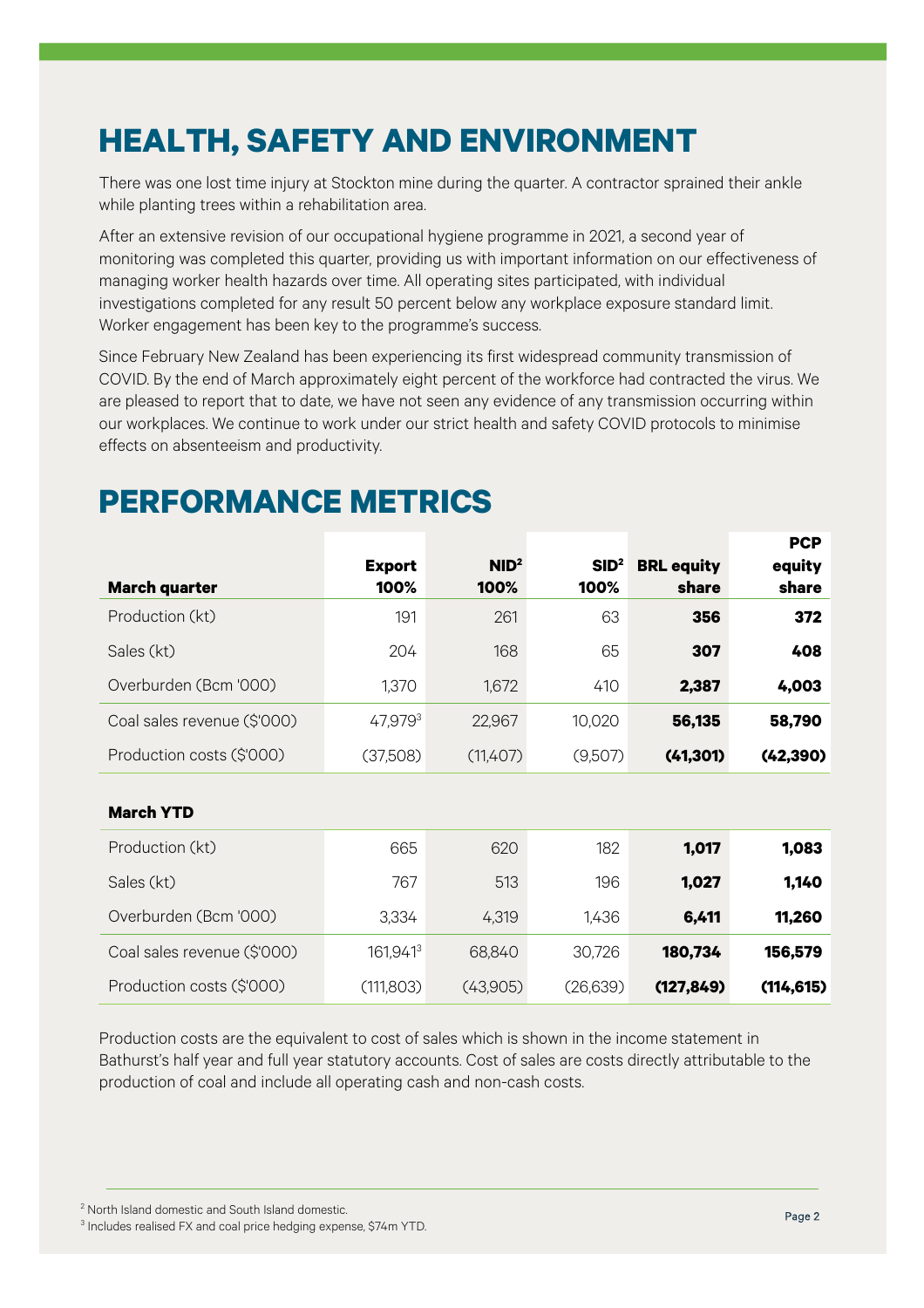## **CONSOLIDATED CASH MOVEMENTS**

|           |                                                       | Q <sub>1</sub>    | Q <sub>2</sub> | Q3     | <b>YTD</b>        | YTD                 |
|-----------|-------------------------------------------------------|-------------------|----------------|--------|-------------------|---------------------|
|           | <b>Opening cash</b>                                   | 20.2 <sub>m</sub> | 19.9m          | 41.8m  | 20.2m             | <b>PCP</b><br>26.0m |
|           | <b>EBITDA</b>                                         | 12.6              | 22.1           | 17.8   | 52.5              | 47.5                |
| Operating | Working capital                                       | (3.5)             | 9.6            | (11.0) | (4.9)             | (10.7)              |
|           | Canterbury rehabilitation                             | (0.9)             | (1.0)          | (1.3)  | (3.2)             |                     |
|           | Corporation tax paid                                  |                   |                |        |                   | (9.3)               |
| Investing | Deferred consideration                                | (0.2)             | (1.4)          | (0.3)  | (1.9)             | (4.3)               |
|           | Crown Mountain (environmental assessment application) | (0.2)             | (0.2)          | (0.2)  | (0.6)             | (0.6)               |
|           | Property, plant and equipment net of disposals        | (1.7)             | (1.9)          | (1.9)  | (5.5)             | (4.7)               |
|           | Mine assets including capitalised stripping           | (2.6)             | (2.1)          | (3.0)  | (7.7)             | (17.2)              |
|           | Finance lease repayments                              | (2.5)             | (2.2)          | (2.0)  | (6.7)             | (7.5)               |
| Financing | Interest payment on AUD convertible bonds             | (0.5)             |                | (0.5)  | (1.0)             | (2.2)               |
|           | Borrowings repayments                                 | (0.7)             | (1.0)          | (0.1)  | (1.8)             | (5.2)               |
|           | Financing costs                                       | (0.1)             |                |        | (0.1)             |                     |
|           | <b>Closing cash</b>                                   | 19.9m             | 41.8m          | 39.3m  | 39.3 <sub>m</sub> | <b>11.8m</b>        |

#### **Consolidated EBITDA**

Refer to the following page for commentary.

#### **Canterbury rehabilitation**

The mine was closed at the end of June 2021, with rehabilitation due to be complete at the end of FY22.

#### **Deferred consideration**

Payment in Q3 consisted of royalties on Takitimu mine sales.

#### **Crown Mountain**

Funds paid were on a proportional project equity ownership basis and were used to progress the environmental application.

#### **Mining development including capitalised stripping**

Spend has decreased from the prior year comparative period due to the Rotowaro mine's strip ratio decreasing as the mine moves into the mature end of its Waipuna West pit.

#### **Borrowing repayments**

A partial repayment of funding received in advance from customers for stripping activities for the Waipuna West pit (Rotowaro mine).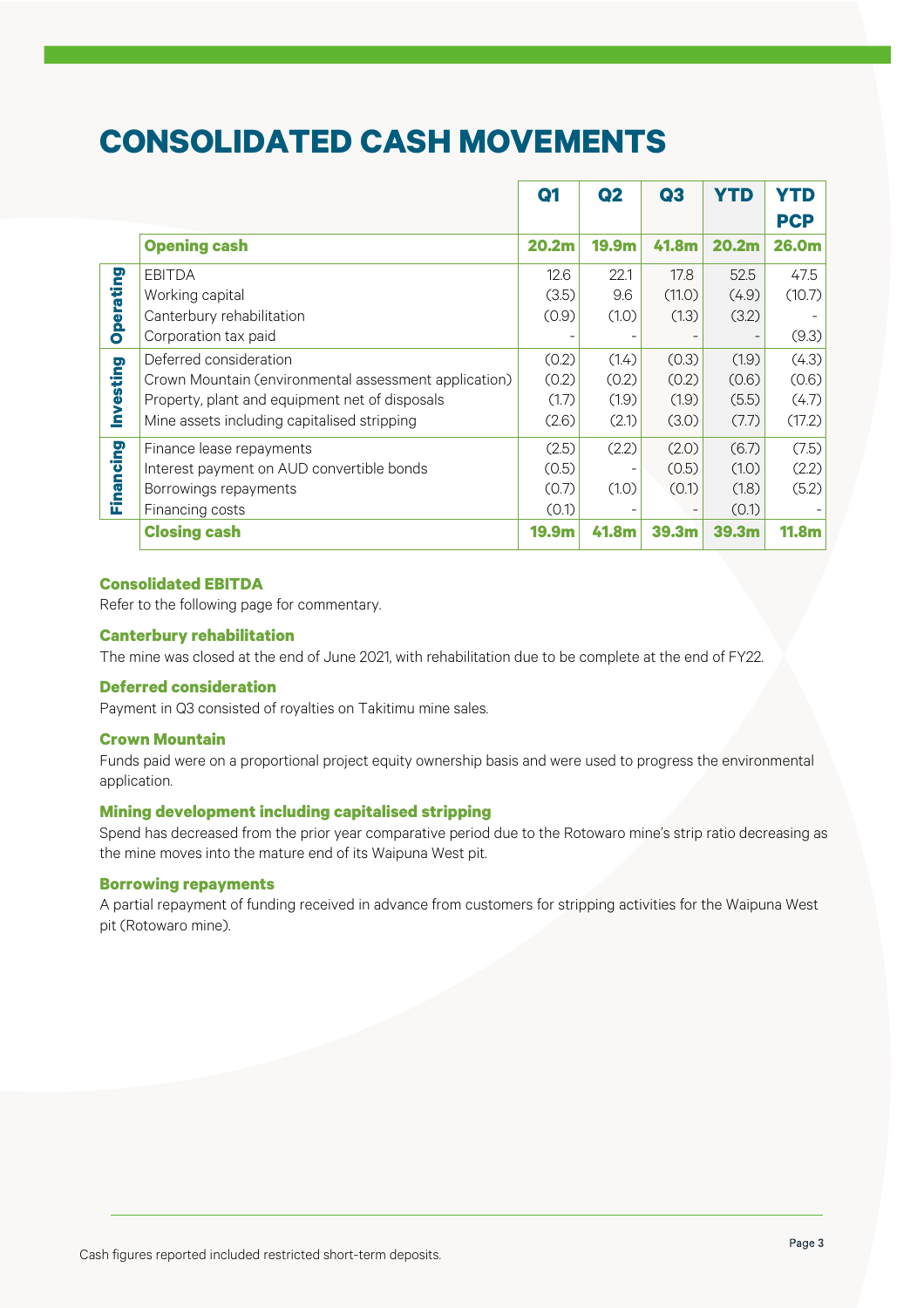# **YTD CONSOLIDATED EBITDA V PRIOR YEAR**

## **EXPORT \$30.7m** Up \$14.6m (90%) from PCP (\$16.1m).

#### *Revenue has increased due to:*

- An increase in pricing. The average benchmark price YTD was USD \$323/tonne versus USD \$116/tonne PCP. Export sales are a mix of being priced against the spot price or a prior 3-month average (t minus 1).
- The increased pricing has been partially offset by a higher percentage of thermal sales in the current period replacing semi-hard to align with production.
- Sales volumes were also 52kt less than PCP, with a high-quality shipment slipping from the end of March until the beginning of April following the force majeure flood event.

#### *Costs have increased due to:*

- Purchased coal which is added to the mine's coal blend to meet contract specifications. It is priced against the USD benchmark so the cost fluctuates in line with revenue.
- Fuel pricing which increased by approximately 68 percent.
- Profit share for employees which is pegged to uplifts in sales revenue.
- Operational inefficiencies from increased rainfall causing more downtime, mine closures in July and February due to local flooding events, and employee absences due to COVID. These factors also lead to increased contractor stripping costs to help ensure production schedules can be met.

## **NID including BT corporate overheads \$21.4m** Down -\$1.6m (7%) from PCP (\$23.0m).

#### *Revenue*

- Revenue is consistent year-on-year.
- Total sales volumes have decreased 17kt, with a planned step down in sales to an electricity customer partially offset by increase in sales tonnes for steel making and processing heat.
- An uplift in the average price per tonne has fully offset the reduction in volumes, increasing due to standard annual increases, as well as escalation clauses that allow for producer price index increases.

#### *Costs have increased due to:*

- The mines moving closer to the end of their mine life, with costs net of capitalised stripping naturally increasing as there is a certain level of fixed costs incurred, relevant to production and overburden stripping volumes.
- Fuel has increased at similar rates to export.
- Labour costs have increased in line with contractual CPI adjustments, with some being backdated due to prolonged union negotiations.
- Prior year costs also benefited from a wage subsidy from the New Zealand government as part of their COVID response.

## **SID including BRL corporate overheads \$0.4m** Down -\$8.0m from PCP (\$8.4m).

#### *BRL corporate -\$2.0m YOY*

- Overhead salary costs increased from short term performance incentives paid in the current period, these were not paid in the PCP.
- Legal fees incurred in defending claims bought by L&M are also higher (refer final page of this release).

## *SID operations -\$6.0m YOY*

- The Canterbury mine ceased operating at the end of June 2021 which contributed \$3m in the PCP.
- Net freight revenue has switched to a net freight expense in the current period, as margins are eroded by the hike in fuel costs and government levies. Discussions with customers to pass on these direct cost increases are nearing completion.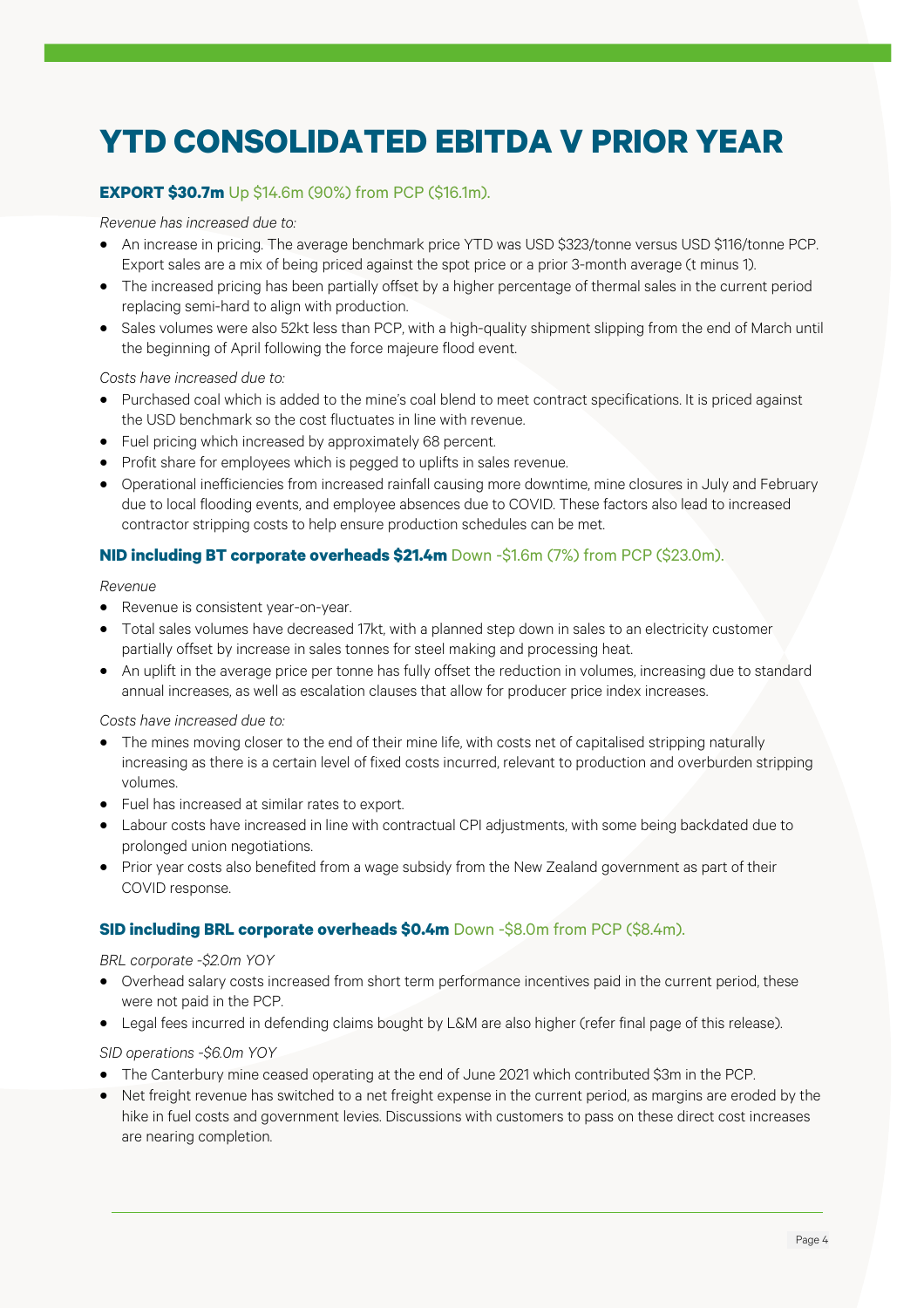# **FY22 GUIDANCE REMAINS \$103M - \$110M**

|               | <b>Metric</b> | <b>Export</b> | NID <sup>1</sup> | SID <sup>1</sup> | <b>BRL equity</b><br><b>share</b> |
|---------------|---------------|---------------|------------------|------------------|-----------------------------------|
| <b>Sales</b>  | kt            | 1.085         | 701              | 261              | 1,422                             |
| <b>EBITDA</b> | <b>NZD</b>    | \$113.5m      | \$41.8m          | \$2.5m           | \$103.5m                          |
|               |               | to            | to               | to               | to                                |
|               |               | \$121.5m      | \$43.2m          | \$3.0m           | \$110.1m                          |

## **Key export guidance assumptions**

Forecast export sales pricing is indicatively based on an average of 74% of the Hard Coking Coal Premium Low Vol ("HCC") benchmark of USD \$320 for Q4, at \$0.68 NZD: USD across all sales types including thermal coal sales.

#### **Export market commentary**

#### **Q3**

- With the invasion of Ukraine by Russia in late February, sanctions were issued on Russian coal exports causing buyers to seek alternative suppliers. This caused the hard coking coal price to surge to record highs.
- As new supply routes were established and buyers chose to delay purchasing whilst pricing peaked, we saw a sharp price correction, with pricing dropping by close to USD \$300/t, bringing pricing levels to fall below \$400/t by early April.
- The S&P Global Platts premium low vol daily spot pricing that informs our export sales pricing has recently been sitting between USD \$465/t to USD \$490/t.

## **Outlook**

The general outlook for coking coal pricing remains one of volatility, with tight supply but some new producers entering the market, political turmoil and various M&A activities at play.

#### *Demand*

- Demand from China for seaborne coal may be limited in the next few months as COVID cases surge and major cities are placed in lockdown.
- European buyers will need to substitute their loss of Russian coal with alternative coal markets. However, it is likely India and China will take advantage of the cheaper Russian coal, causing Australian coal to move from India to Europe.
- Indian steel output grew by 16% in 2021-22, indicating India will drive demand, but a trade deal has been signed with Australia removing tariffs on imported coal.

*Supply factors*

- The end of the wet season in Australia is near which should improve supply over the next few months with the price to ease back over the next two quarters
- Australian producers (notably BHP) are now offering off-spec products into the market with a combination of higher ash and lower CSR, easing the supply issues and putting some downward price pressure on second tier grades.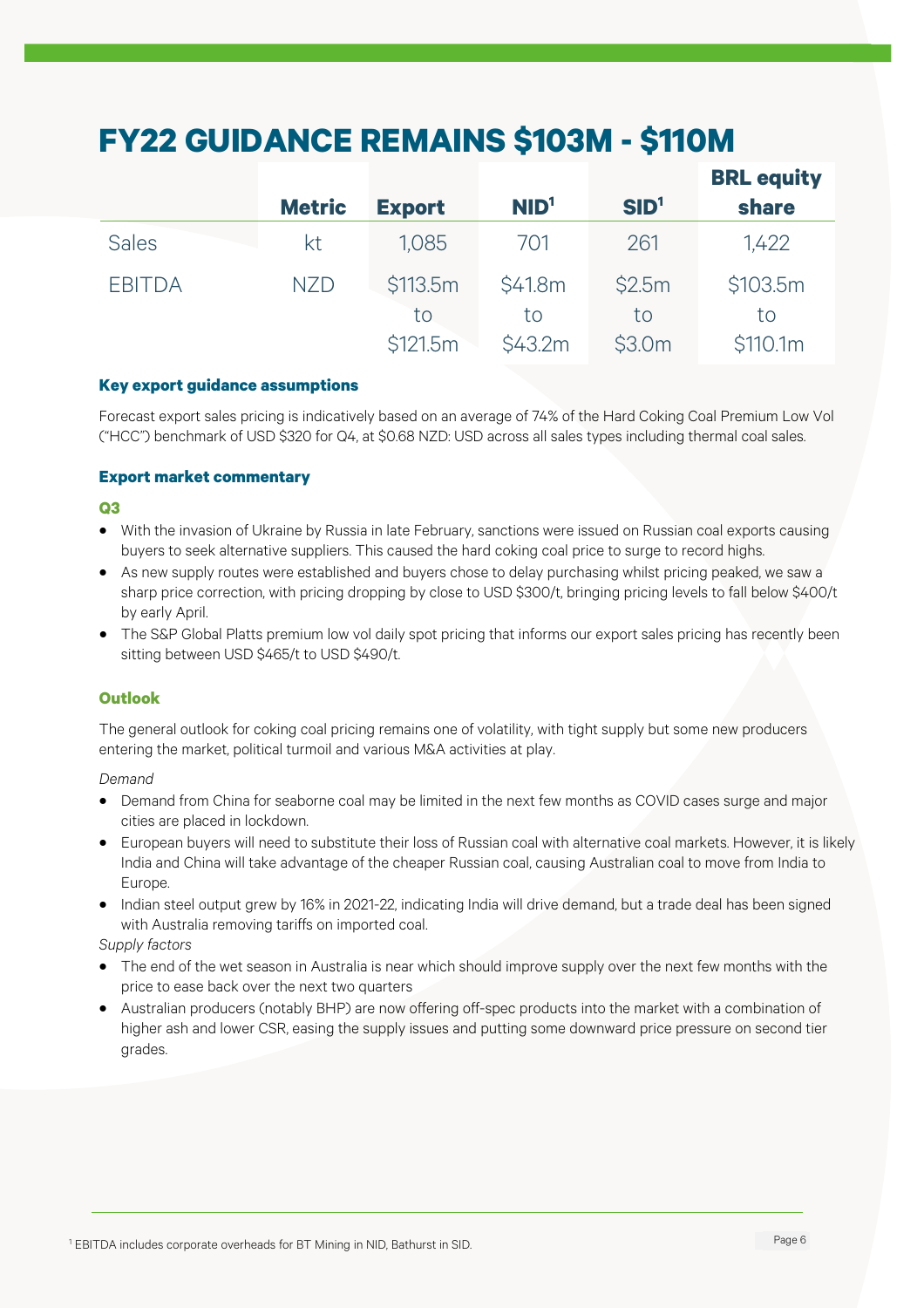## **OPERATIONS REVIEW**

## **Export (Stockton) (65%)**

There were four shipments in the quarter, with sales of 204kt which was behind forecast. A hard coking coal shipment moved from the end of March to early April.

Average price per tonne ("/t") excluding hedging was NZD \$427/t, NZD \$105/t higher than Q2. The average benchmark price has maintained its high levels, moving from USD \$371/t in Q2 to USD \$395/t in Q3 which will inform some of the Q4 sales pricing.

Overburden removal was in line with forecast for Q3, as the use of contractors helped to ensure continuity despite challenges faced from the flooding event and COVID absences. Production levels were impacted by these operational issues, with increased production now scheduled in Q4 to recoup the shortfall. Cost per tonne continues to be impacted by core price increases on fuel, freight, and coal purchases.

## **NID (65%)**

#### **Rotowaro**

Overburden removal continued to be impacted by delays to the stream diversion construction, to avoid double handling of the material (as stripped material is used to fill the stream construction). A planned step down in stripping volumes as the Waipuna West pit moves toward the end of its mine life may be pushed back slightly as result, but there is no risk to meeting upcoming sales volumes.

A push was made in Q3 to recoup the production shortfall from previous quarters, which bought full year planned production in line with forecast. This has restored coal stockpiles to take the mine through the winter months. Sales volumes were slightly behind forecast.

Total cash costs were overall favourable to forecast. Some repairs and maintenance spend scheduled for Q3 occurred in Q2. Contractor drill and blast costs reduced in line with the reduced stripping levels, however this benefit is timing only. These offset underlying fuel price increases, and the Rotowaro mine was not overly impacted by COVID related absences.

#### **Maramarua**

Production and overburden volumes were both impacted due to COVID related vacancies, with the priority placed on winning coal. The overburden shortfall will be recovered over the next 12 months, with no risk to meeting the sales plan. Price per tonne received benefited from higher calorific values of the coal sold, which partially offset marginally reduced sales volumes.

Cash costs were favourable to forecast however these savings are temporary as planned repairs and maintenance have again been deferred due to continued delays in receiving parts needed for the repair work.

## **SID (100%)**

## **Takitimu**

Whilst production was marginally behind forecast for the quarter due to staff shortages from COVID absences and unfilled vacancies, sales were also marginally behind. The mine is still well placed to meet Q4 sales.

Due to high stock levels, an operational decision was made to divert overburden stripping resource to focus on rehabilitation of old pits, and a reduction of a historic overheight landform.

Cash costs were favourable to forecast for the quarter, however some of this is timing due to slippage of planned repairs and maintenance.

#### **Canterbury**

Rehabilitation is progressing well, with 5 hectares ("ha") of stage 1 (shaping and reprofiling) completed during the quarter, 4 ha of stage 2 (soil placed), and 6 ha of stage 3 (planting/grassing/hydroseeding).

8 ha remain to be soiled out of the original 59 ha footprint, with the workshop planned for decommissioning at the end of May. Seven lined drains required to form the final works required to meet the mine closure plan will be finalised in early FY23.

#### **Exploration**

\$130k consolidated spend across projects for Q3. Key works consisted of:

- Drilling works and model updates for the New Brighton permit (Takitimu mine) to support resource development.
- Waipuna West extension (Rotowaro mine).

#### **Development**

\$2.8m consolidated spend across all projects for Q2, with key spend on:

- \$2.2m on capitalised stripping from operating mine pits.
- Fines coal storage project at the Stockton mine.
- Stream diversion design and construction at the Rotowaro mine.

#### **Crown Mountain**

The environmental application has been prepared and input received from key regulatory bodies and indigenous nations. Submission is expected in May.

Funds issued in this financial year (\$0.6m NZD) are a non-callable loan, used for progressing the environmental application.